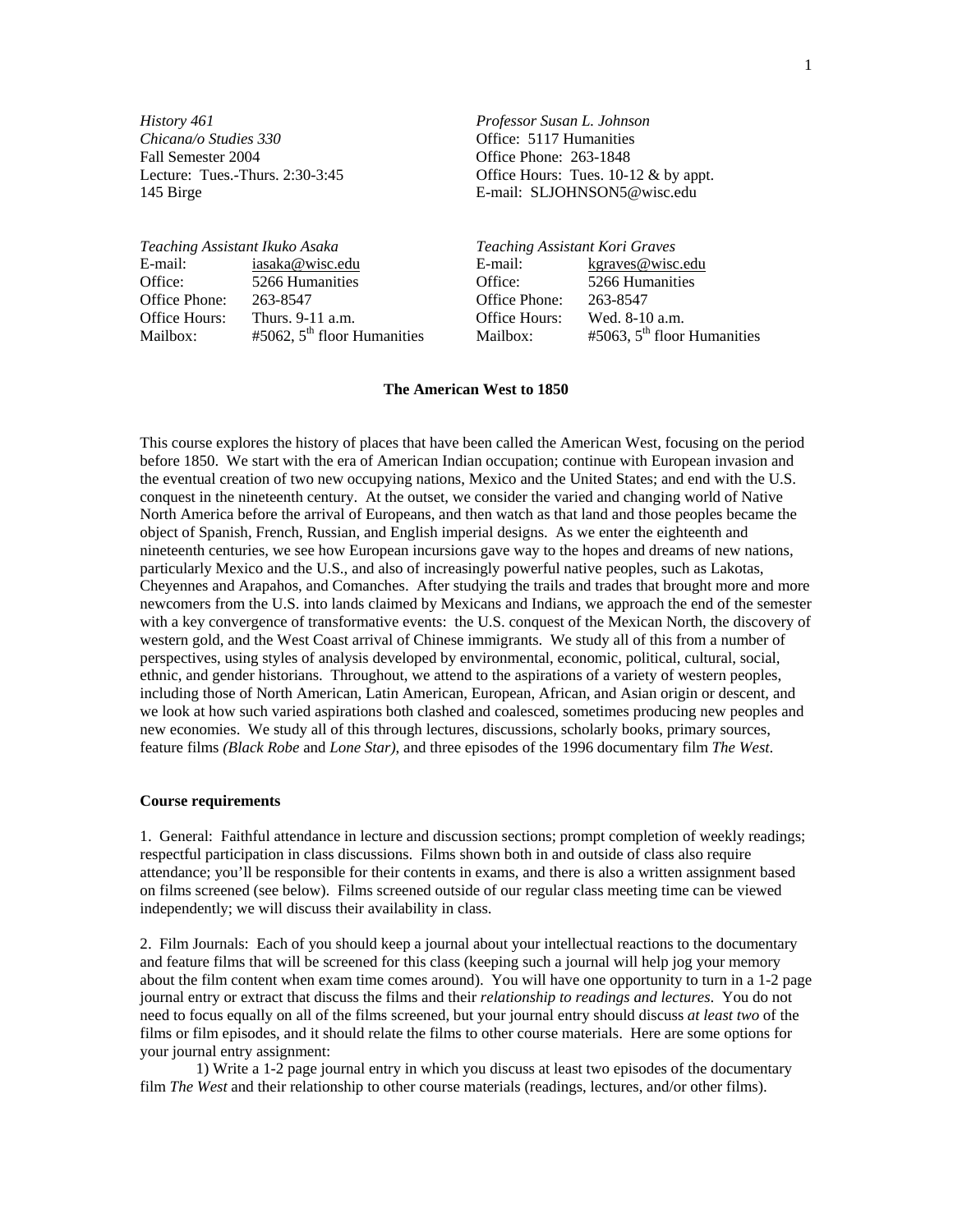2) Write a 1-2 page journal entry in which you discuss the feature films *Black Robe* and *Lone Star*  and their relationship to other course materials (readings, lectures, and/or other films).

3) Write a 1-2 page journal entry in which you discuss at least one of the episodes of the documentary film *The West* and one of the two feature films, *Black Robe* or *Lone Star,* and their relationship to other course materials (readings, lectures, and/or other films).

Your film journal entry is due on at the beginning of lecture on Wed. Dec. 9.It can be wordprocessed, typed, or handwritten. It won't be graded, but it will be marked using  $a +$ ,  $\checkmark$ , - system, and this mark will be used to help determine your course participation grade.

3. Papers: You will write two papers for this class, a brief 2-page paper on assigned primary sources, and a longer 5-page paper on one of the three single-author books assigned to the class as a whole. Both papers are designed to give you hands-on experience with the building blocks of history, that is, original primary source materials.

a. First paper: Two pages, double-spaced. This paper will give you a chance to consider in depth one week's primary source readings from The West in the History of the Nation, those reprinted in chap. 1, "Cultures in Conflict: First Encounters," and chap. 2, "Colonization: Religion and Economy in Frontier Regions." You'll choose at least two of the primary sources from these chapters and analyze the different points of view of the Spanish and/or French conquest represented by each. Your paper will be due at the beginning of lecture on Thurs. Sept. 16.Papers must be word-processed or typed, double-spaced, with standard one-inch margins. Late papers will be accepted without penalty only if you negotiate an alternative due date with your teaching assistant at least *48 hours prior to the due date* specified here. Otherwise, late papers will drop by one-half of a grade for each day that they are late.

b. Second paper: Five pages, double-spaced. You'll receive detailed guidelines for this paper early in the semester. This paper will be written individually, but there will be teamwork involved in your initial research. For this paper, you'll use as your starting point one of the three single-author books assigned to the class as a whole: Gutiérrez, When Jesus Came; White, The Middle Ground; or Johnson, Roaring Camp. We'd like to have roughly equal numbers of students writing on each of these books. So during the second week of class, we'll ask you to designate your top two book choices, and then we'll divide the class into three similarly sized groups, each one assigned to a different book. We'll make every effort to assign you one of the two books you've chosen. The three mega-groups (each assigned one of the three books) will have time in class to organize themselves into smaller research teams (we suggest 2-4 students on each team). Each research team will then plan a research strategy for identifying primary source materials relevant to the book assigned. These primary sources should be found in libraries on campus. (Note that on Thurs. Sept. 16, we will have a librarian come to teach us how to find such materials.) The research teams from each mega-group will report on the primary sources they've found during the class period in which we will be discussing the book assigned to that mega-group (When Jesus Came, Tues. Sept. 28; Middle Ground, Thurs. Oct. 21; Roaring Camp, Thurs. Dec. 2). Meanwhile, each individual should be deciding on one or two of the primary sources identified to use in the preparation of his or her individual paper. The actual paper, then, will be both a review of the book and an exploration of how the author uses primary sources to make a historical argument. You'll use the source(s) you've chosen to demonstrate in detail how the author makes use of primary materials. Your paper will be due at the beginning of lecture a week after the book you've read is discussed in class unless you are writing on Middle Ground; in that case, you will have a later due date so that your work won't conflict with your midterm exam (When Jesus Came, Tues. Oct. 5; Middle Ground, Thurs. Nov. 4; Roaring Camp, Thurs. Dec. 9). Papers must be word-processed or typed, double-spaced, with standard one-inch margins. Late papers will be accepted without penalty only if you negotiate an alternative due date with your teaching assistant at least *48 hours prior to the due date* specified here. Otherwise, late papers will drop by one-half of a grade for each day that they are late.

4. Exams: There will be two take-home essay exams, a Midterm and a Final. We will not give out exam questions prior to the dates specified here under any circumstances. The Midterm questions will be handed out at the end of lecture on Thurs. Oct. 21, and your answers must be handed in at the beginning of lecture on Thurs. Oct. 28. There will be no lecture on Tues. Oct. 26, but the professor and teaching assistants will be available in the classroom to answer any questions you may have about the Midterm. The Final questions will be handed out at the end of lecture on Thurs. Dec. 9, and your answers must be handed in between 5:05 and 7:05 p.m. on Tues. Dec. 21--that is, during the regularly scheduled final exam period for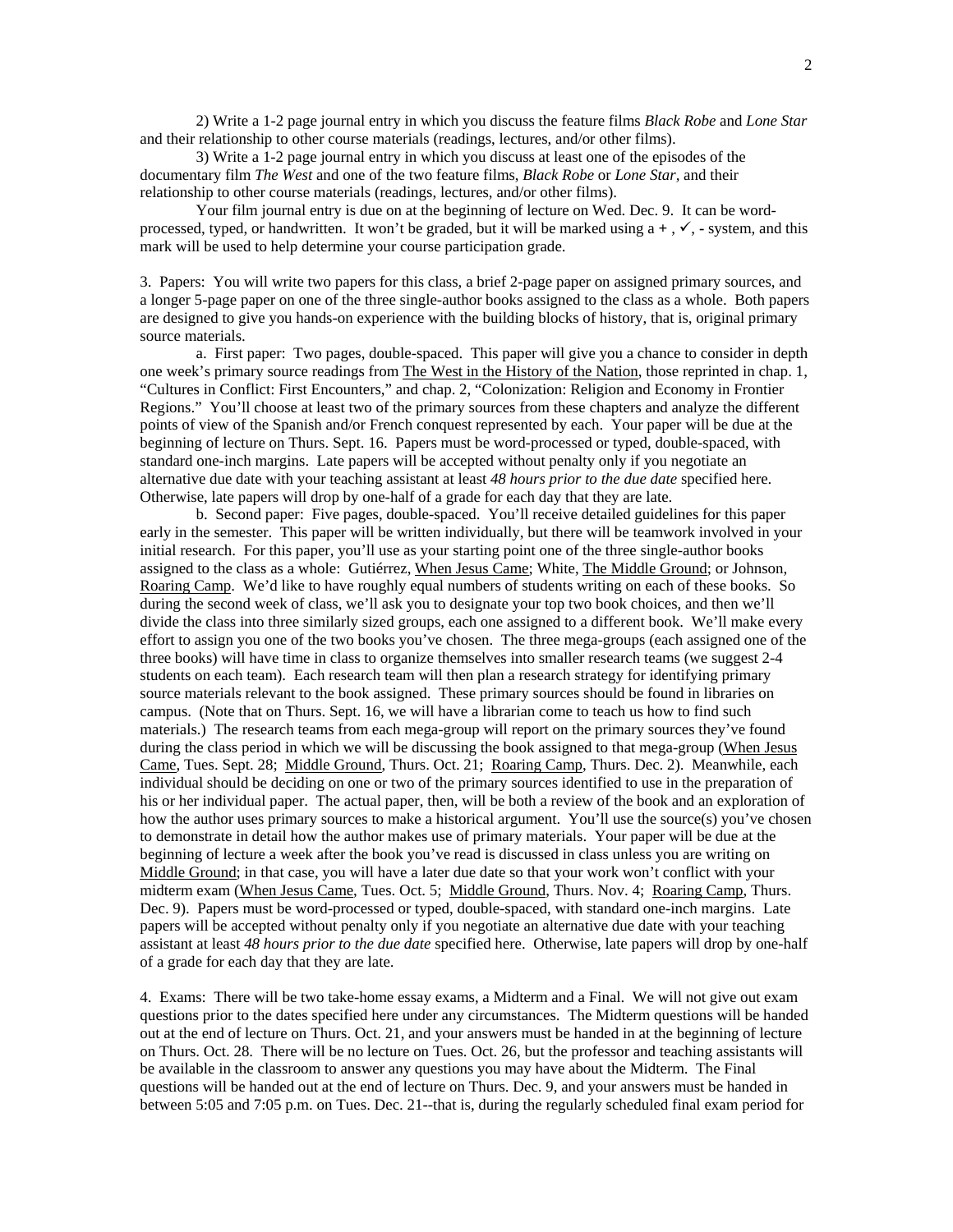this course. There will be no lecture on Tues. Dec. 14, but the professor and teaching assistants will be available in the classroom to answer any questions you may have about the Final. Midterm and Final exams must be word-processed or typed, double-spaced, with standard one-inch margins, and they may not exceed the page limits established. You are to work individually and independently on these exams; evidence of collaboration will result in automatic failure. *Late exams will not be accepted* (no exceptions made for computer difficulties or transportation problems).

## **Grades**

Your final grade will be determined using the following formula:

| Course participation | 20% |
|----------------------|-----|
| First paper          | 10% |
| Second paper         | 25% |
| Midterm exam         | 20% |
| Final exam           | 25% |
|                      |     |

From time to time, you may be given the chance to enhance your course participation grade by attending a campus event relevant to the history of the American West and writing up a *one-page response paper that relates that event to course content*. These events will be announced in class and/or over the class email list. This year, the History Department is sponsoring a series of lectures that may be especially relevant to our class. These are the Curti Lectures, delivered by the author of one of the books assigned for this class, preeminent western historian Richard White. The three Curti Lectures are scheduled for Mon., Oct. 18; Tues. Oct. 19; and Wed., Oct. 20, from 4 to 5:30 p.m. in the Red Gym. You are encouraged to attend all three lectures. If you can only attend one or two lectures, you can still receive extra credit if you turn in a one-page response paper. If you attend *all three lectures* and turn in a *two-page response paper*, you will receive *double extra credit*. If you want extra credit for an event that has not been announced in class or over the class email list, please check with your instructor to make sure that the event that interests you is sufficiently relevant to course content before writing a response paper and turning it in.

## **Readings**

The following four books are required for all students. They are available for purchase at the University Book Store, and are on reserve at College Library in Helen C. White Hall:

William Deverell and Anne Hyde, eds., *The West in the History of the Nation: A Reader*, Vol. 1, *To 1877* (Boston: Bedford/St. Martin's, 2000).

Ramón Gutiérrez, *When Jesus Came, The Corn Mothers Went Away: Marriage, Sexuality, and Power in New Mexico, 1500-1846* (Stanford, Calif.: Stanford University Press, 1991).

- Susan Lee Johnson, *Roaring Camp: The Social World of the California Gold Rush* (New York: W.W. Norton, 2000).
- Richard White, *The Middle Ground: Indians, Empires, and Republics in the Great Lakes Region, 1650- 1815* (Cambridge: Cambridge University Press, 1991).

There is also a brief course pack required, which you may purchase at Bob's Copy Shop at Randall Tower, 1314 W. Johnson St, or use on reserve at College Library in Helen C. White Hall:

Native American Studies Center at the University of New Mexico, comp., "Commentaries: *When Jesus Came, the Corn Mothers Went Away: Marriage, Sex and Power in New Mexico, 1500-1846*, by Ramón Gutiérrez," *American Indian Culture and Research Journal* 17, no. 3 (1993): 141-77.

The following book is *not required*, but it is *ever-so-highly recommended*. Those of you who purchase it at the University Book Store or elsewhere may well find it to be a book you'll be happy to have on your bookshelf for years to come. Still, it is quite expensive, so you might consider either sharing with a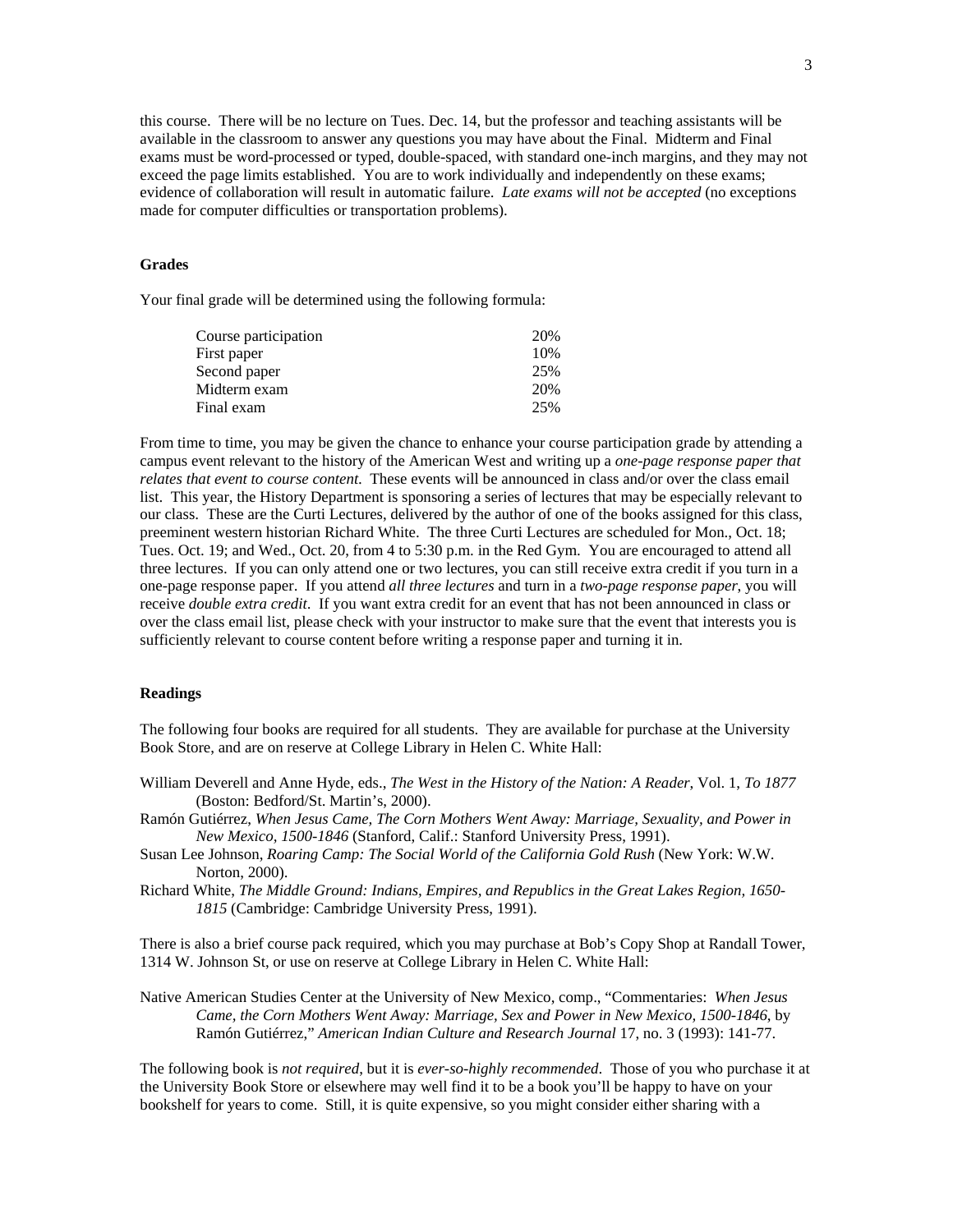classmate or using one of the copies on reserve at College Library in Helen C. White Hall. None of the assignments in this book are actually required, but once you start reading them, you might get hooked. This is no boring compendium of useless facts, but rather a curious collection of brief, readable essays on an extraordinary range of topics written by some of the leading practitioners in the field of western history. Was Daniel Boone saint or sinner? What are the roots of contemporary Chicanas and Chicanos? Before Wisconsin was known for cheese, for what was it known (a question for out-of-state students)? Where were the seven cities of gold, or Cíbola? How did Lakota people become known as the Sioux? Where did the Santa Fe Trail begin and end, and who and what traveled along it? Who were the first people of African descent in what we now call the West? Who invented scalping? Who cried on the Trail of Tears? Why were mountain men hooked on beavers? Why does so much of the Midwest look like a checkerboard when you fly over it? Who was Lola Montez, and why were they saying such awful things about her? Why is Texas so weird? You'll find the answers here:

Howard Lamar, ed., *The New Encyclopedia of the American West* (New Haven, Conn.: Yale University Press, 1998). [Abbreviate as NEAW in syllabus.]

#### **Calendar and Assignments**

#### *Week 1*

| Thurs. Sept. 2: | Course Introduction |
|-----------------|---------------------|
|-----------------|---------------------|

## *Week 2*

| Tues. Sept. 7:  | Native North America: Concepts                                                                                          |
|-----------------|-------------------------------------------------------------------------------------------------------------------------|
| Thurs. Sept. 9: | Native North America: Peoples and Places                                                                                |
| Reading:        | The West: Intro., pp. xv-xvi, & chaps. $1 \& 2$ , pp. 2-45<br>When Jesus Came: Intro., pp. xvii-xxxi; chap. 1, pp. 3-36 |

NEAW: Physiography of the U.S.; Frontier theory; Turner, Frederick Jackson; western history, 1970s-90s; Powhatan; Indian languages; Indians of California, of Texas, of the Great Basin, of the Great Plains, of the Northwest, of the Southwest; see also entries for various Indian nations, groups, & confederacies, such as Sioux (Dakota, Lakota), Ute, Iroquois Confederacy, "Five Civilized Tribes," Pueblo, Cheyenne & Arapaho, Apache, Navajo, Modoc & Klamath

## *Week 3*

| Tues. Sept. 14:  | <b>Imperial Designs</b>                                                                                                                                                                                                                                                                                                                                        |
|------------------|----------------------------------------------------------------------------------------------------------------------------------------------------------------------------------------------------------------------------------------------------------------------------------------------------------------------------------------------------------------|
| Thurs. Sept. 16: | Special presentation on finding primary sources<br>David Null, Head, University Archives<br>First paper due in lecture                                                                                                                                                                                                                                         |
| Reading:         | When Jesus Came: chaps. 2-4, pp. 39-175<br>"Commentaries: When Jesus Came," in course pack                                                                                                                                                                                                                                                                     |
|                  | $\mathbf{M} \mathbf{D} \mathbf{A} \mathbf{W}$ , $\mathbf{C} \mathbf{A}$ , $\mathbf{C} \mathbf{A}$ , $\mathbf{V}$ , $\mathbf{C}$ , $\mathbf{C}$ , $\mathbf{A}$ , $\mathbf{D} \mathbf{A}$ , $\mathbf{C} \mathbf{A}$ , $\mathbf{C} \mathbf{A}$ , $\mathbf{A}$ , $\mathbf{A}$ , $\mathbf{A}$ , $\mathbf{D}$ , $\mathbf{D}$ , $\mathbf{A}$ , $\mathbf{I}$ , $\math$ |

NEAW: Cabeza de Vaca; Coronado; DeSoto; Oñate; Cíbola; Acoma Pueblo; Exploration, Spanish; Exploration, English; Exploration, French; Exploration, Russian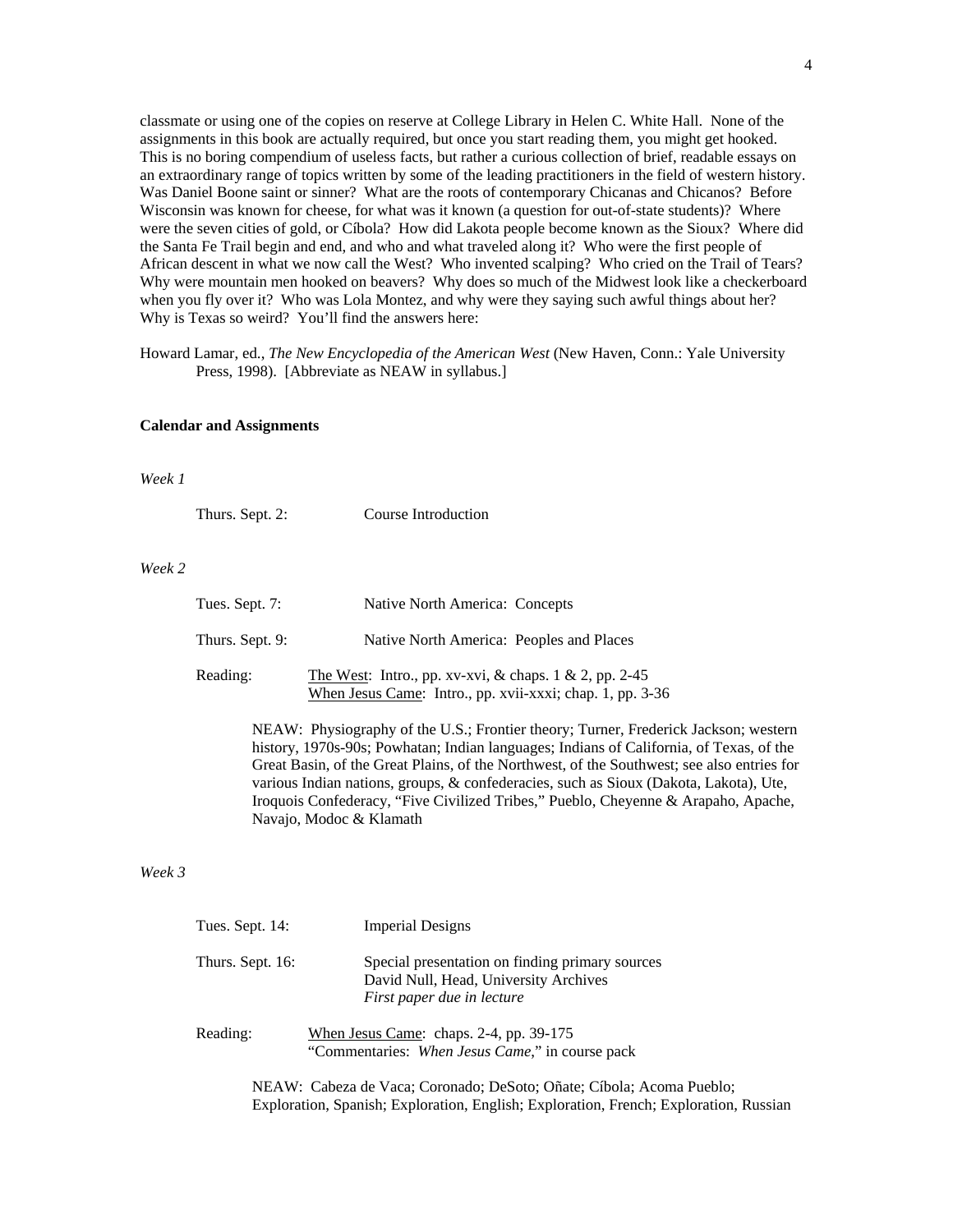| Tues. Sept. $21$ : | Spanish Colonies and Indian Peoples: New Mexico                                     |
|--------------------|-------------------------------------------------------------------------------------|
| Thurs. Sept. 23:   | Spanish Colonies and Indian Peoples: Texas and California                           |
| Reading:           | The West: chap. 3, pp. $46-65$<br>When Jesus Came: chaps. $5-9$ , pp. $176-297$     |
|                    | NEAW: New Mexico (thru Spanish period); Santa Fe (thru Spanish period); Texas (thru |

the Spanish period); San Antonio; San Francisco de las Tejas; Alamo (thru 1793); California (thru the Spanish period); Serra; missions, California (read entries for missions that interest you); Alaska, European explorers and the rise of Russian Alaska; Baranov; Roman Catholic missionaries, thru the borderlands of New France & New Spain; Indiancaptivity narratives

# *Week 5*

| Tues. Sept. 28:  | discussion of When Jesus Came                                                                                                                                                                                                                                  |
|------------------|----------------------------------------------------------------------------------------------------------------------------------------------------------------------------------------------------------------------------------------------------------------|
| Thurs. Sept. 30: | Empires in the Woods<br>Thurs. evening: special screening of the film "Black Robe," TBA                                                                                                                                                                        |
| Reading:         | When Jesus Came: chap. $10 \&$ Epilogue, pp. 298-340 (finish by Tues. lecture)<br>The West: chap. 4, pp. 66-87 (finish by section)<br>Middle Ground: Intro., pp. ix-xvi, & chaps. 1-3, pp. 1-141 (finish by section)                                           |
|                  | NEAW: land policy in the colonies (1607-1775); Boone; King Philip's War; Bacon's<br>Rebellion; French heritage; Mississippi Valley, French & Spanish periods; St. Louis;<br>Laclède; Chouteau; Chouteau family; New Orleans; Vial; fur trade, in the colonies; |

## *Week 6*

| Tues. Oct. $5:$  | Pushing into the Plains<br>When Jesus Came papers due in lecture        |
|------------------|-------------------------------------------------------------------------|
| Thurs. Oct. $7:$ | Wars of Empire                                                          |
| Reading:         | The West, chap. 5, pp. 88-109<br>Middle Ground, chaps. 4-6, pp. 142-268 |

Hudson's Bay Co.; beaver

NEAW: horse; buffalo; Sioux (Lakota, Dakota); Cheyenne & Arapaho; Comanche; Colonial wars; Indian-white relations, British Indian policy, 1763-75; Pontiac's Rebellion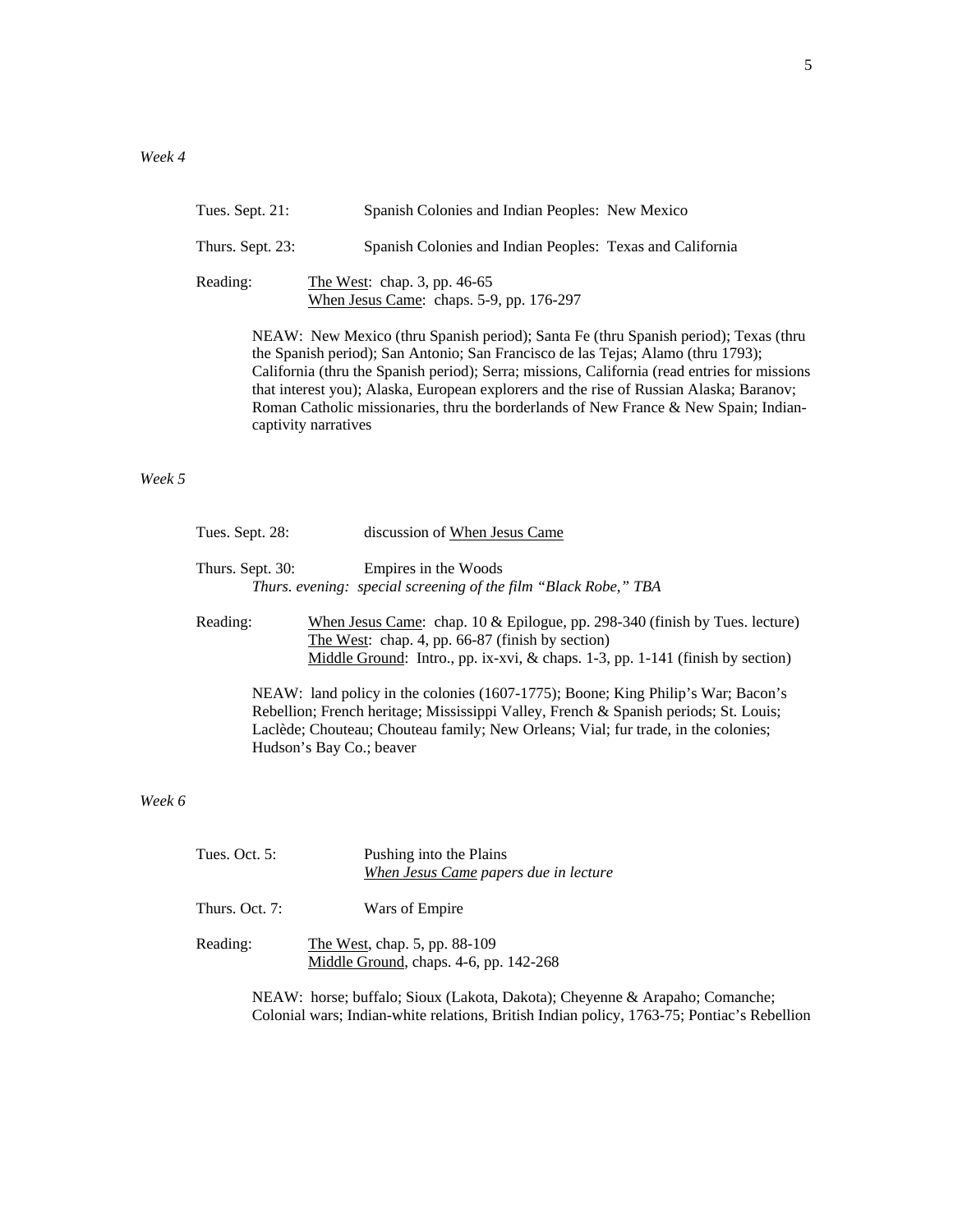|        | Tues. Oct. 12:  | <b>New Nations: United States</b>                                                                                                                 |
|--------|-----------------|---------------------------------------------------------------------------------------------------------------------------------------------------|
|        | Thurs. Oct. 14: | Film, <i>The West</i> , part 1, <i>The People</i>                                                                                                 |
|        | Reading:        | The West, chap. 6, pp. 110-27<br>Middle Ground, chaps. 7-9, pp. 269-412                                                                           |
|        |                 | NEAW: land policy, 1780-1860 (thru 1850); U.S. Indian policy, 1775-1860 (to 1820s);<br>Northwest Ordinance; territorial system; Whiskey Rebellion |
| Week 8 |                 |                                                                                                                                                   |

| Tues. Oct. 19:  | New Nations: Mexico                                                                                                                                                   |
|-----------------|-----------------------------------------------------------------------------------------------------------------------------------------------------------------------|
| Thurs. Oct. 21: | discussion of The Middle Ground<br>MIDTERM EXAM QUESTIONS HANDED OUT                                                                                                  |
| Reading:        | The West, chap. 7, pp. 128-53<br>Middle Ground, chaps. 10-11 & Epilogue, pp. 413-523                                                                                  |
| Tenskwatawa     | NEAW: New Mexico (thru the Mexican period); Texas (thru the Mexican period);<br>California (thru the Mexican period); Anza; Austin, Moses; Austin, Stephen; Tecumseh; |

NOTE: *historian Richard White will deliver the Curti Lectures Mon.-Wed., 4-5:30, Red Gym* 

# *Week 9*

| Tues. Oct. 26:  | work on exams; professor and TAs available for consultation         |
|-----------------|---------------------------------------------------------------------|
| Thurs. Oct. 28: | The Science of Conquest: Exploration<br>MIDTERM EXAM DUE IN LECTURE |

NEAW: Exploration, U.S.; Lewis; Clark; Lewis & Clark Expedition; Charbonneau; Sacagewea; Pike; Long, Stephen; Louisiana Purchase; Fremont, Jessie & John C.

NOTE: *no discussion section meetings on Wed. Oct. 27*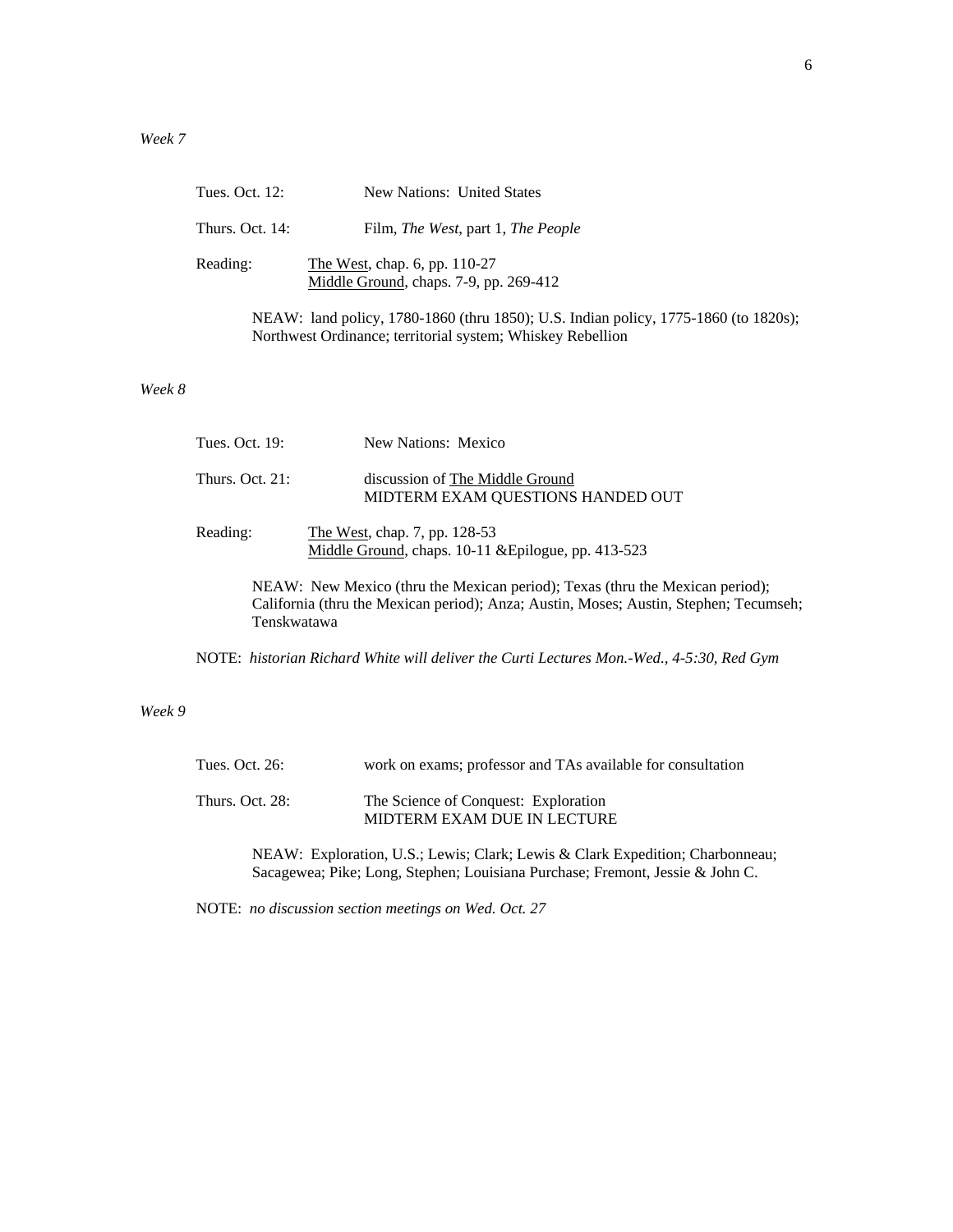| Tues. Nov. $2$ : | The Business of Conquest: Trade                                                           |
|------------------|-------------------------------------------------------------------------------------------|
| Thurs. Nov. 4:   | Engines of Conquest: Farms, Factories, Plantations<br>Middle Ground papers due in lecture |
| Reading:         | The West, chaps. 8-9, pp. 154-97                                                          |
|                  | NEAW: fur trade, in the U.S.; trappers; North West Co.; McLaughlin, John; American        |
|                  | Fur Co.; Astor; Missouri Fur Co.; Lisa; Ashley; Rocky Mountain Fur Co.; Smith,            |
|                  | Jedediah; China trade; California rancho system; Bryant, Sturgis & Co.; Dana; Santa Fe    |
|                  | and Chihuahua Trail; Alvarez; Becknell; Gregg; Bent brothers; Bent's Fort; Carson; U.S.   |
|                  | Indian policy, 1775-1860 (from 1820s); Cherokee Indians; Black Hawk; Black Hawk           |

War; canal era; agricultural expansion; cotton culture; cotton production, the antebellum

*Week 11*

| Tues. Nov. $9:$    | Manifest Design: The Mexican North  |
|--------------------|-------------------------------------|
| Thurs. Nov. $11$ : | Manifest Design: The Oregon Country |
| Reading:           | The West, chaps. 10-11, pp. 198-239 |

years; transportation on the Mississippi R. system

NEAW: Missouri Compromise; Wilmot Proviso; Compromise of 1850; African Americans on the frontier (to 1850); frontier life to 1850; empresario system; Texas (thru 1850); Bowie; Crockett; Travis; Texas annexation; Bear Flag Rebellion; Mexican War; Santa Anna; Houston, Samuel; Guadalupe Hidalgo, Treaty of; Gadsden Purchase; Mexican Americans; Benton, Thomas Hart (1792-1858); manifest destiny; Magoffin; Young, Brigham; Oregon (to 1850); Oregon Controversy; Kelley, Hall Jackson; Wyeth, Nathaniel; Walker, William; Whitman; Lee, Jason; De Smet; Adams-Onís Treaty

*Week 12*

| Tues. Nov. $16$ : | Film, The West, part 2, Empire Upon the Trails                                     |
|-------------------|------------------------------------------------------------------------------------|
| Thurs. Nov. 18:   | Trail's End: Santa Fe and Salt Lake                                                |
| Reading:          | The West, chap. 12, pp. 240-51 only<br>Roaring Camp, Prologue & chap. 1, pp. 23-95 |

NEAW: Santa Fe (thru 1850); Latter-Day Saints (thru 1850); Mormon Trail; Salt Lake City (thru 1850); Deseret; Murieta